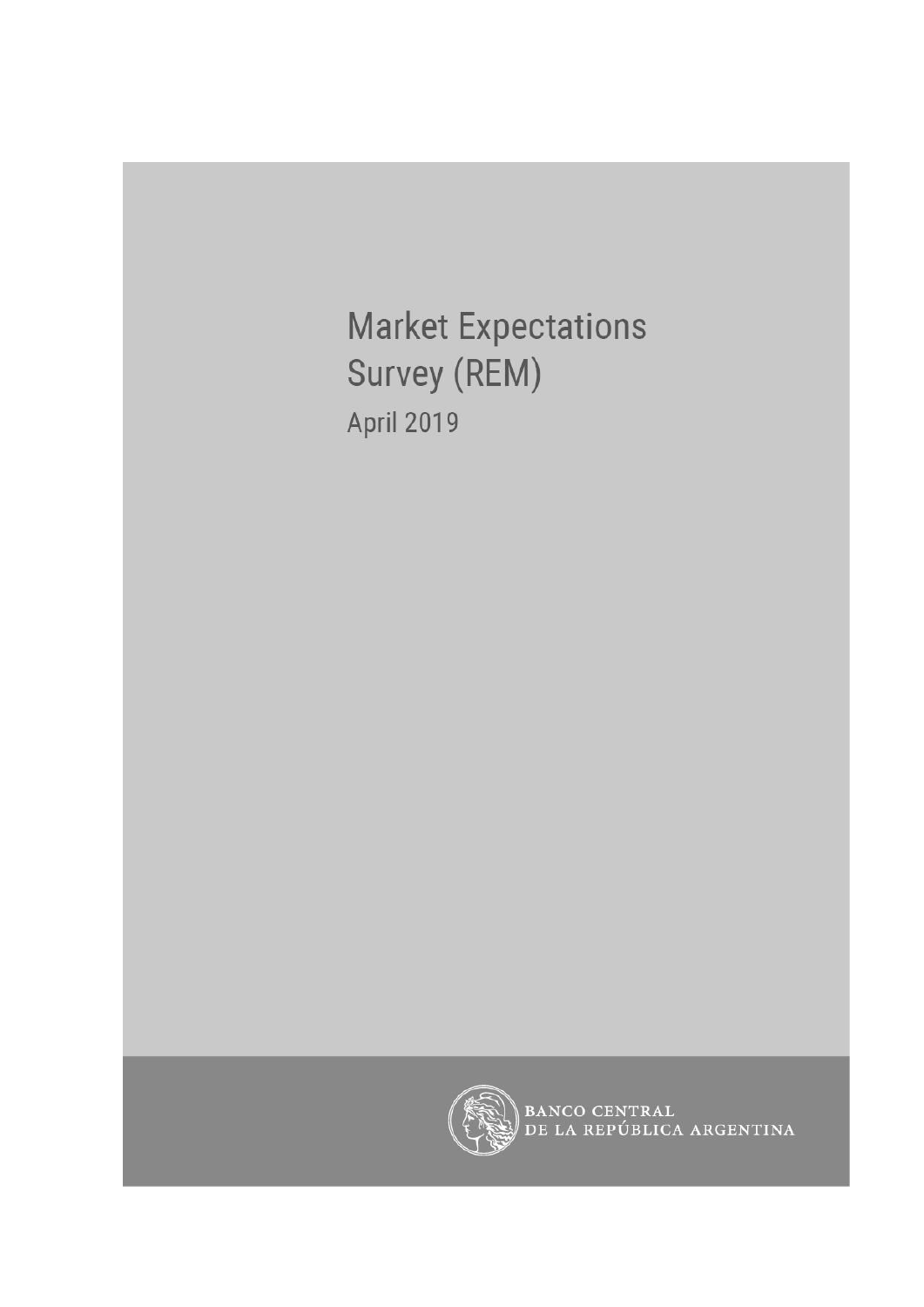The Market Expectations Survey (REM) consists of a systematic follow-up of the main short and medium term macroeconomic forecasts usually made by domestic and foreign expert analysts on the evolution of selected variables of the Argentine economy compiled by the Central Bank of Argentina (BCRA).

The survey includes the expectations about retail prices, interest rate, nominal exchange rate, economic activity and the primary result of the domestic non-financial public sector.

This report, published on May 3, 2019, discloses the results of the survey made from April 26 to 30. It encompasses the forecasts made by 51 participants (4 less than on the previous occasion), including 32 consulting firms and domestic research centers, 14 financial institutions from Argentina and 5 foreign analysts. 1

<sup>&</sup>lt;sup>1</sup> The monthly results and the list of analysts authorized to participate in the survey are published in the [Internet Site of the BCRA.](http://www.bcra.gob.ar/PublicacionesEstadisticas/Relevamiento_Expectativas_de_Mercado.asp) For enquiries, please write to [rem@bcra.gob.ar.](mailto:rem@bcra.gob.ar)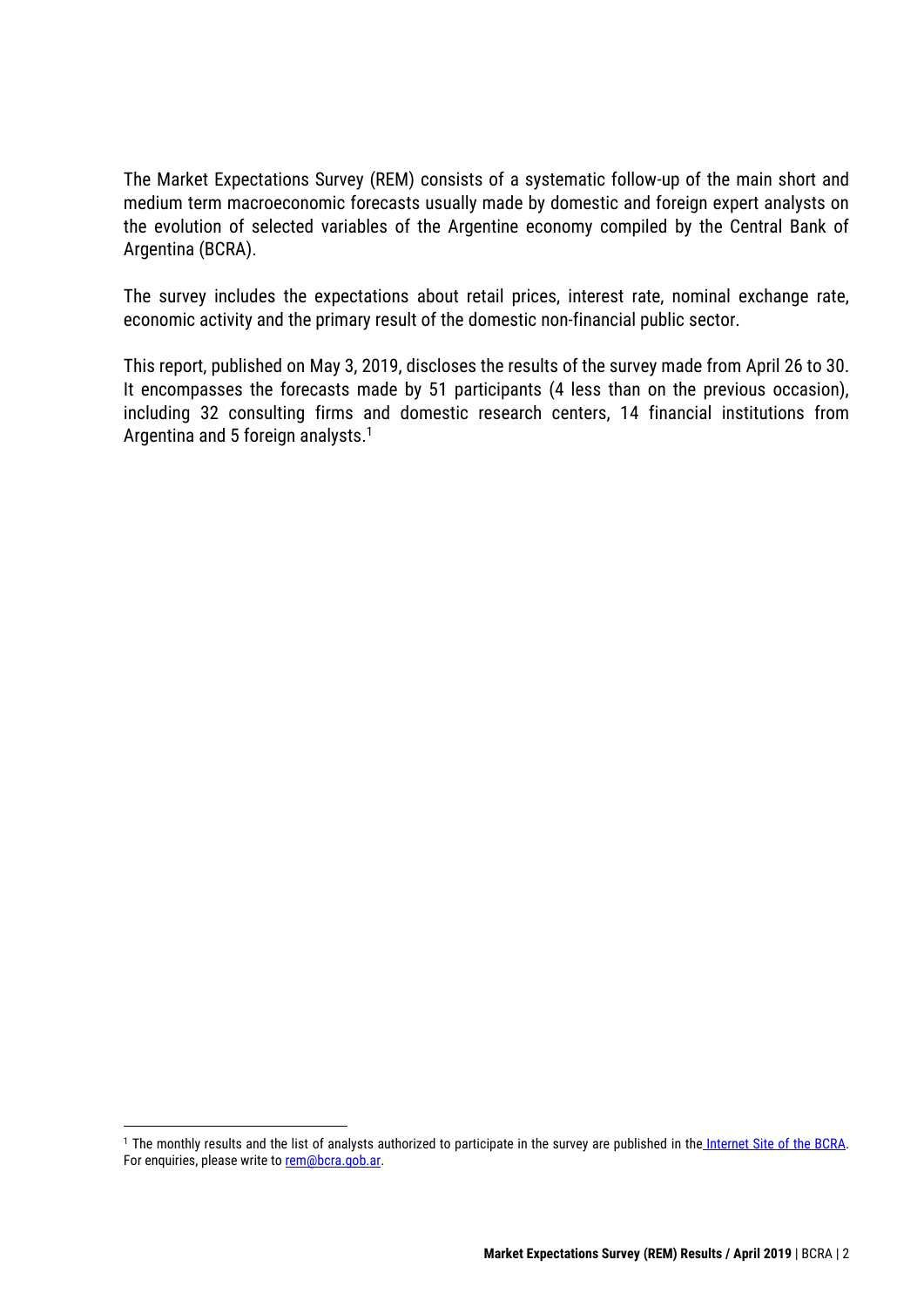# Market Expectations Survey (REM) Results

### April 2019

In April, market analysts revised upwards their inflation forecasts. As a result, the median for the next 12 months stood at 31.4% year-on-year (y.o.y., +0.7 percentage points (p.p.) against the previous survey) while the median for the next 24 months stood at 23.0% y.o.y. (+2.0 p.p.).

Specialists estimate that April inflation would have been 4.0% monthly, closing the first four-month period of the year with an average rate of 3.8% monthly, and they expect inflation average will go down to 2.6% monthly in the second four-month period and to 2.1% monthly in the last four-month period of the current year. REM's participants have revised upwards their monthly forecasts for the April-September period, with the highest increases likely to occur in April and May (with +0.5 p.p. and 0.4 p.p. revisions against the previous survey, respectively).

For 2019, REM's analysts anticipate that headline and core inflation will be 40.0% y.o.y. and 40.1% y.o.y. respectively (+4.0 p.p. and +5.0 p.p. if compared to the REM of March). In terms of inflation expectations, for 2020, analysts anticipate that headline inflation will stand at 25.2% y.o.y. (+2.2 p.p.) while core inflation will reach 24.3% y.o.y. (+2.3 p.p.). Moreover, the inflation forecasts of REM's analysts for 2021 went up to 19.0% y.o.y. (+3.0 p.p.) in the case of headline inflation and to 18.0% y.o.y. (+2.5 p.p.) in the case of core inflation.

REM's analysts foresee a -1.3% drop of the real Gross Domestic Product (GDP) for 2019 (-0.1 p.p. against the -1.2% forecasted in March) and they revised downwards the growth estimated for 2020 to 2.2% (before, it was 2.4%). Nevertheless, they have kept the expansion expectations at 2.5% for 2021. In addition, analysts increased their expectations of GDP quarter-on-quarter change (seasonally-adjusted) at constant prices for the first quarter of 2019 (from 0.3% seasonallyadjusted to 0.4% seasonally-adjusted), but reduced their expectations for the second quarter (from 1.0% to 0.8% seasonally-adjusted) and for the third quarter (from 0.5% to 0.3% seasonallyadjusted).

In terms of the monetary policy interest rate, REM's participants have revised upwards their forecasts and, for May, they estimate an average rate of 70.0% for LELIQs in pesos (+8.45 p.p. against the REM of March) and a declining path to reach 50% in December 2019 (+5 p.p. against the previous survey).

As regards the nominal exchange rate forecast, analysts revised upwards their estimate from an expected average value of \$44.7/US\$1 in May (+\$0.7 per dollar against the previous REM) to \$51.2/US\$1 in December 2019 (+\$1.2 per dollar against the previous survey).

Finally, participants forecasted a primary fiscal deficit of \$95.6 billion for 2019 (up \$15.6 billion of deficit against the REM of March) and a surplus of \$141 billion for 2020 (+\$2.4 billion of surplus against the previous survey).